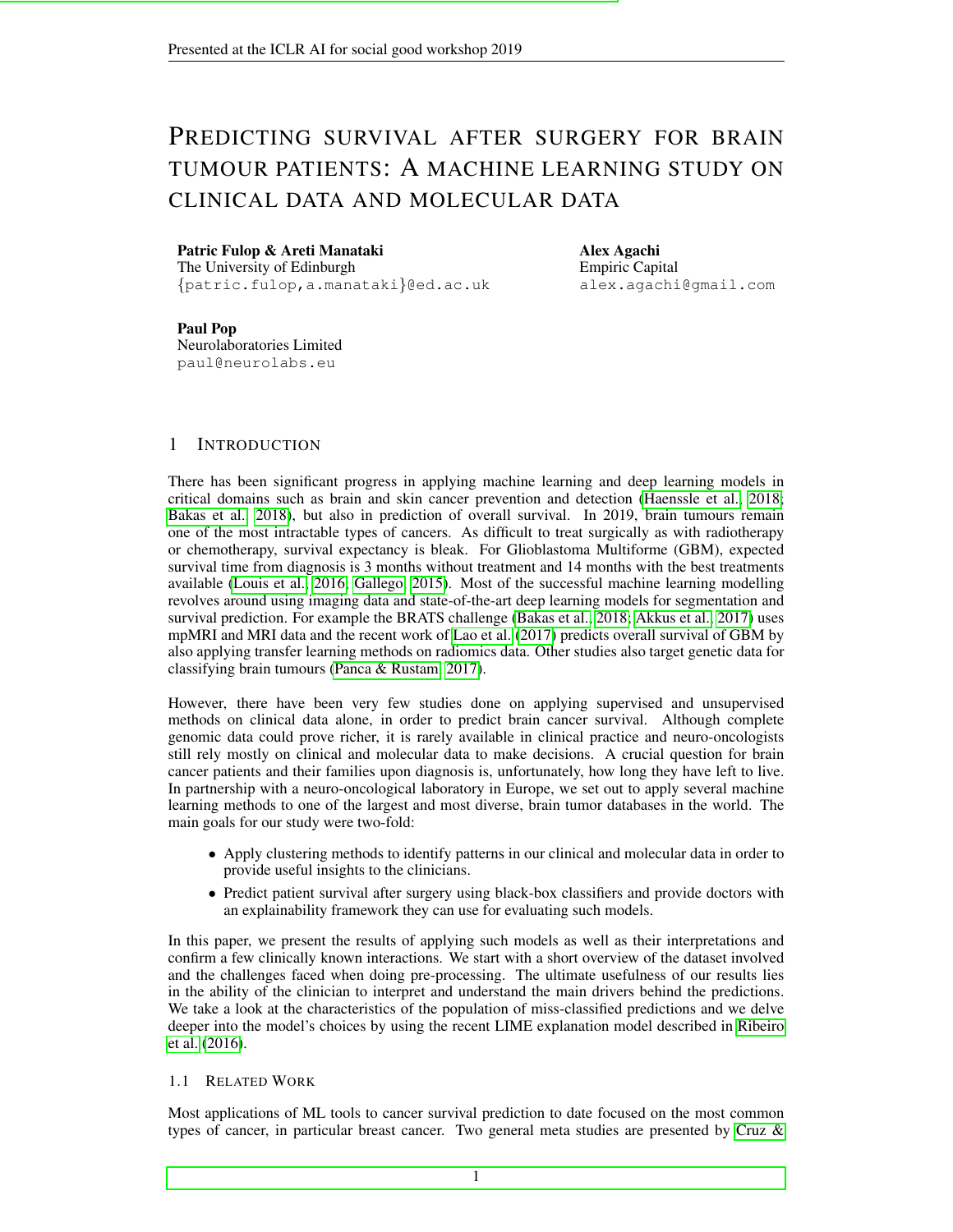[Wishart](#page-4-7) [\(2006\)](#page-4-7) and [Kourou et al.](#page-4-8) [\(2015\)](#page-4-8) where they analyze more than 1500 papers on the topic of ML and cancer. Most of these focus on cancer diagnosis while only 10% focus on prediction/prognosis which they further divided among susceptibility, recurrence and survival. Furthermore, only a smaller fraction combine clinical data with molecular data. The work of [Park et al.](#page-5-1) [\(2010\)](#page-5-1) creates a preoperative scale based on clinical factors to predict survival and closely resembles ours. We aim to have a comparison with their method for future work. [Abreu et al.](#page-4-9) [\(2016\)](#page-4-9) meta study is amongst the high quality studies that include relevant steps for applying ML models to clinical datasets, from data cleaning to the specifics of predicting and evaluating of breast cancer recurrence. For our models, we assess the performance using the accuracy and cross entropy loss, but the main focus remains interpretability.

## 1.2 DATASET

For this project we had access to anonymized patient information (observations) and in some cases several observations for the same subject. The dataset contained clinical features, some of which were age, gender, Karnofsky performance score (IK), tumor types and locations as well as well known molecular prognostic markers such as IDH1/2 mutations, MGMT, TERT, with a total number of 7630 observations, recorded as a mix of continuous and categorical variables. They were collected over several decades by the neuro-oncology department of a large University Hospital in Europe and is one of the largest, and most unique, databases of brain tumors. For this analysis we first performed clinically informed pre-processing which resulted in the final dataset containing 2086 unique observations. Firstly we subdivided the data based on the tumor types, Glioblastoma multiforme (GBM) and others (Oligo, Astrocytoma), as GBMs are known to lack predictive structure. We kept only the last observation for each patient and removed implausible outliers. One of the important steps was adding known interaction effects such as the IDH-TERT mutations, or calculating additional variables such as age at surgery, and simplifying the coding of some of the molecular features. Lastly, we deleted variables known by the clinicians to be non-informative.

Traditional techniques of dealing with missing data in medical studies, such as available case analysis, pairwise deletion, and single imputation are sub-optimal and lead to both loss of statistical power and increased bias in the results [\(Bell et al., 2014;](#page-4-10) [Little et al., 2012\)](#page-4-11). The dataset, in particular the molecular part, was very sparse. Several molecular indicators lacked data for approximately 50% of observations or even 83% for some observations, such as MGMT gene. Since complete case analysis was impossible, we needed a statistically robust method for handling the missing data. Using multivariate tests from [Little et al.](#page-4-11) [\(2012\)](#page-4-11) we confirmed the data is missing completely at random (MCAR). We kept variables with only 50% or more complete observations, and followed guidelines from [Graham](#page-4-12) [\(2009\)](#page-4-12) to impute 40 datasets using the MICE imputation method [\(Van Buuren, 2018\)](#page-5-2), since this does not assume the data follows a multivariate normal distribution.

## 2 METHODS AND RESULTS

The purpose of this analysis was to classify patients based on their survival after surgery and investigate what drives the model's predictions such that these tools can be used by clinicians. The first step was to construct a target variable by subtracting the surgery date from the observed death date (no censoring) or from the last visit (right censoring). Clinicians suggested we split our analysis in two datasets, glioblastoma patients only, and patients with all types of tumours.

## 2.1 CLUSTERING

We briefly mention the results from two approaches for hierarchical clustering of the features. One of the methods that was based on PCAMIX [\(Kiers, 1991\)](#page-4-13) aimed at making clusters homogeneous, with this homogeneity criteria proportionally increasing with the link between cluster variables. This method is able to confirm previously known clinical interactions, namely that TERT and IDH-TERT are highly correlated and drive the cluster formations. The second most important drivers are IDH1/2, tumour type and tumour grade.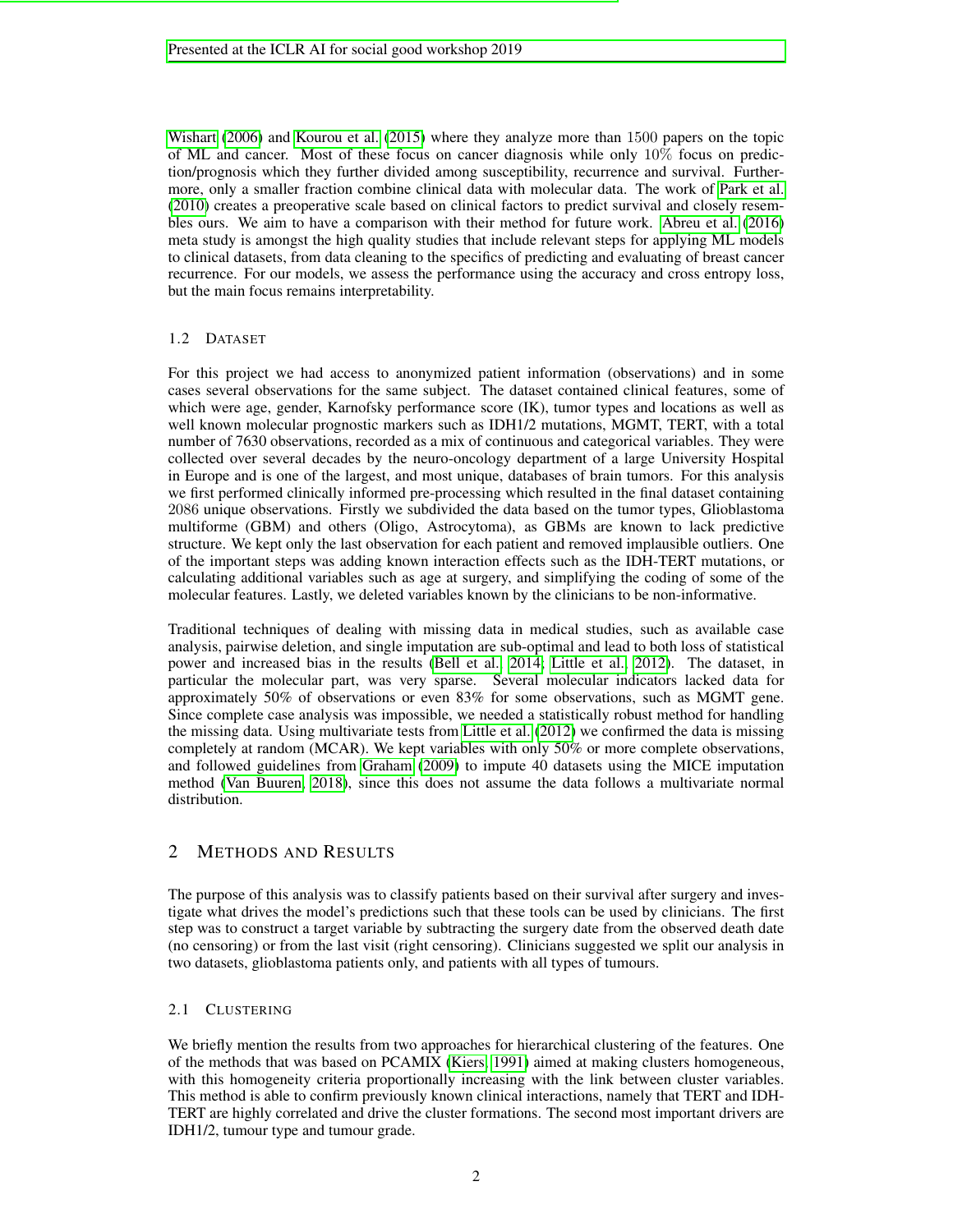| Model                   | <b>GBM/ALL</b>      | <b>GBM/ALL</b> |  |
|-------------------------|---------------------|----------------|--|
|                         | Accuracy $(\% )$    | LogLoss        |  |
| Logistic Regression     | $0.47/0.60 \pm .02$ | 0.94/0.84      |  |
| <b>Random Forests</b>   | $0.57/0.61 \pm .02$ | 0.94/0.85      |  |
| Neural Network Ensemble | $0.59/0.63 \pm .02$ | 0.90/0.75      |  |

<span id="page-2-0"></span>

|  |  |  |  |  | Table 1: Experiment Results for 3 classes for GBM/ALL Datasets |  |
|--|--|--|--|--|----------------------------------------------------------------|--|
|--|--|--|--|--|----------------------------------------------------------------|--|

The second one is COBWEB3 [\(MacLellan et al., 2016\)](#page-4-14), a model that learns conceptual spaces around each cluster. COBWEB3 results in 2 large clusters and 6 smaller clusters. The resulting two main clusters exhibit a difference of a factor of 4 for average survival, with even higher differences as we narrow down on smaller clusters. Both clustering approaches provide the clinician with a tool to interpret and visualize the dataset and its statistics in an intuitive fashion, further allowing them to understand their patients in relation to other patients.

#### 2.2 PREDICTIVE MODELLING FOR SURVIVAL PREDICTION

For the purpose of this analysis we transformed the continuous target variable into a discrete variable, using 3 balanced classes. We use 400 days and 900 days as cut off points for the full dataset, and 300, 550 for the GBM dataset. We set aside 20% of the data for testing only. All results where averaged over 5 runs, as can be seen in [Table 1.](#page-2-0)

The multinomial logistic regression model uses 5 fold cross-validation with l2 penalty and a low regularization coefficient of 0.01. We didn't find that a random forest model would perform much better. Through cross-validation and grid-search we found that the best criteria to split on is the *entropy* with a depth of 80 and a mix of 400 decision trees. Finally, for neural networks, our benchmark model was a 3-layer neural network, with one node per input variable, equivalent to 53 input nodes after one-hot-encoding of categorical variables<sup>[1](#page-2-1)</sup>. We train our models between 100 and 150 epochs with a small batch-size of 32. Next, we probe for performance gains by widening and deepening the network structure. Furthermore, we add dropout between every layer in the network (including input layer), to add regularization. The best performing model is an ensemble of Neural Networks, with 4 dense layers and Relu activation functions. We train each one with a standard Adam optimizer and a learning rate of 0.001, and use a soft voting classifier to combine the results.

### 2.2.1 INTERPRETABILITY

The ultimate purpose of this analysis was to provide value to the clinician and aid them in their decision-making. Their suggestion was to look at the entire dataset and dissect the model's choices, first by looking at the sub-population of miss-classified (false positives) predictions. This helped them understand whether the model cannot capture situations that were difficult for them as well or whether the model was not trustworthy. Our novel approach was to make use of the relatively new field of explainable AI and use the LIME method [\(Ribeiro et al., 2016\)](#page-5-0) to understand the main features influencing our black box-predictions. The LIME explanation model works by perturbing a test instance locally (sampling in the vicinity of that instance) and building a linear prediction model. This in turn can be used to observe changes in predictions and allows for the associated weights to be used as interpretations. Furthermore, the method also allows one to test whether a model is globally truthful, by interpreting a carefully selected representative sample of the data (SP-LIME method). This was the better approach that eventually helped the clinician understand what drives predictions for individual patients but also whether the approach can be trusted.

The first step in analyzing our predictions was to look at the confusion matrix and observe the proportion of values for 3 main features of the 11 patients that we predicted to live more than 900 days when in fact they lived less than 400 days (right of [Figure 1\)](#page-3-0). We can see that the majority are men and they have tumor grade 3. By looking at a random instance from this small subset we observe what are the main drivers that influence the classifier into making the wrong decision. For

<span id="page-2-1"></span> $1$ One-hot-encoding was used for all categorical variables when modelling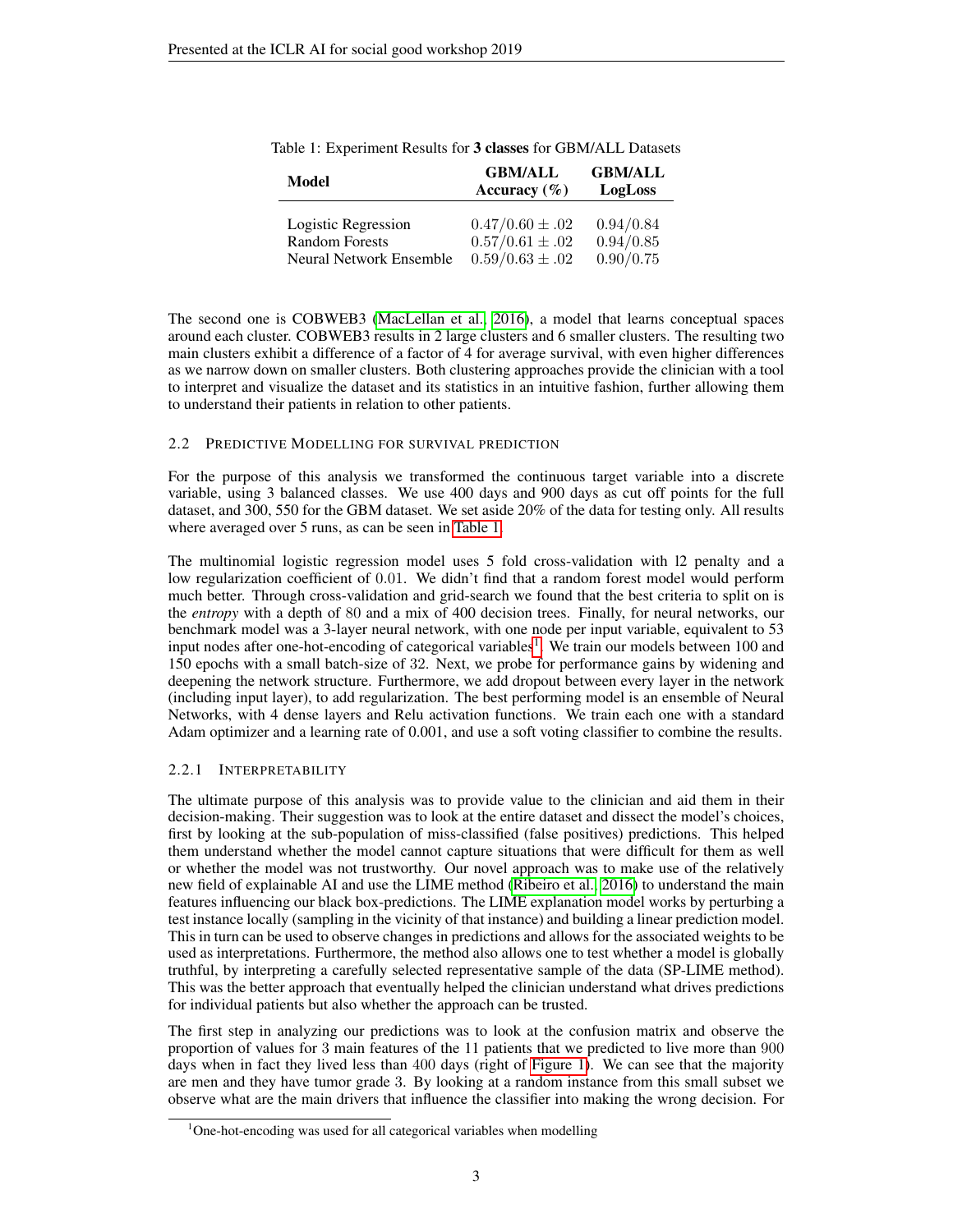example, we observe that the main drivers were the P16 gene being normal as well as high IK. The biospsy surgery type influences the classifier towards the right prediction.

Secondly, a clinician can and should ask whether this classifier is indicative of the truth or is in some way biased or wrong. Using the SP-LIME method we can select a number of representative examples that will give us a global view of the explanations. We perform sub-modular picking (SP) by selecting 10 representative explanations and highlight one of them in [Figure 2.](#page-3-1) This particular example was useful for the clinician as he was able to understand to what extent features are important.



<span id="page-3-0"></span>Figure 1: Left: Confusion Matrix for Random Forests Right: Histogram of 3 feature values for the 11 False Positives in the confusion matrix



<span id="page-3-1"></span>Figure 2: Example of a representative explanation constructed using SP-LIME. The patient was correctly classified to live less than 400 days. As one might expect for someone with a short lifespan, the main drivers are the age at surgery and surgery type as well as tumour grade, whereas the high performance score (IK) would pull the classifier in the opposite direction.

## 3 DISCUSSION

This paper presented an initial analysis of a challenging and diverse clinical dataset involving brain tumour patients. Through preprocessing and applying hierarchical clustering methods, we provide doctors with a flexible framework, allowing them to visualize individuals and groups of patients as well as comparing their features. Secondly, we build supervised classification models that make a positive steps towards predicting patient survival, something clinicians expressed a particular interest in. Looking beyond the results, the focus was to add an interpretability layer on top of black box classifiers so that clinicians can assess the usefulness and reliability of such models, something we were able to confirm. Furthermore, we see interpretability play an important role in this analysis, that can be seen as a first step in a bigger pipeline that can potentially aid clinicians with their decision making. For future work, we plan to further interpret the clinical results that result from this analysis and improve the accuracy of the models as well as add a survival analysis model to compare it to regression models for survival. Finally, we envision enriching the dataset with images.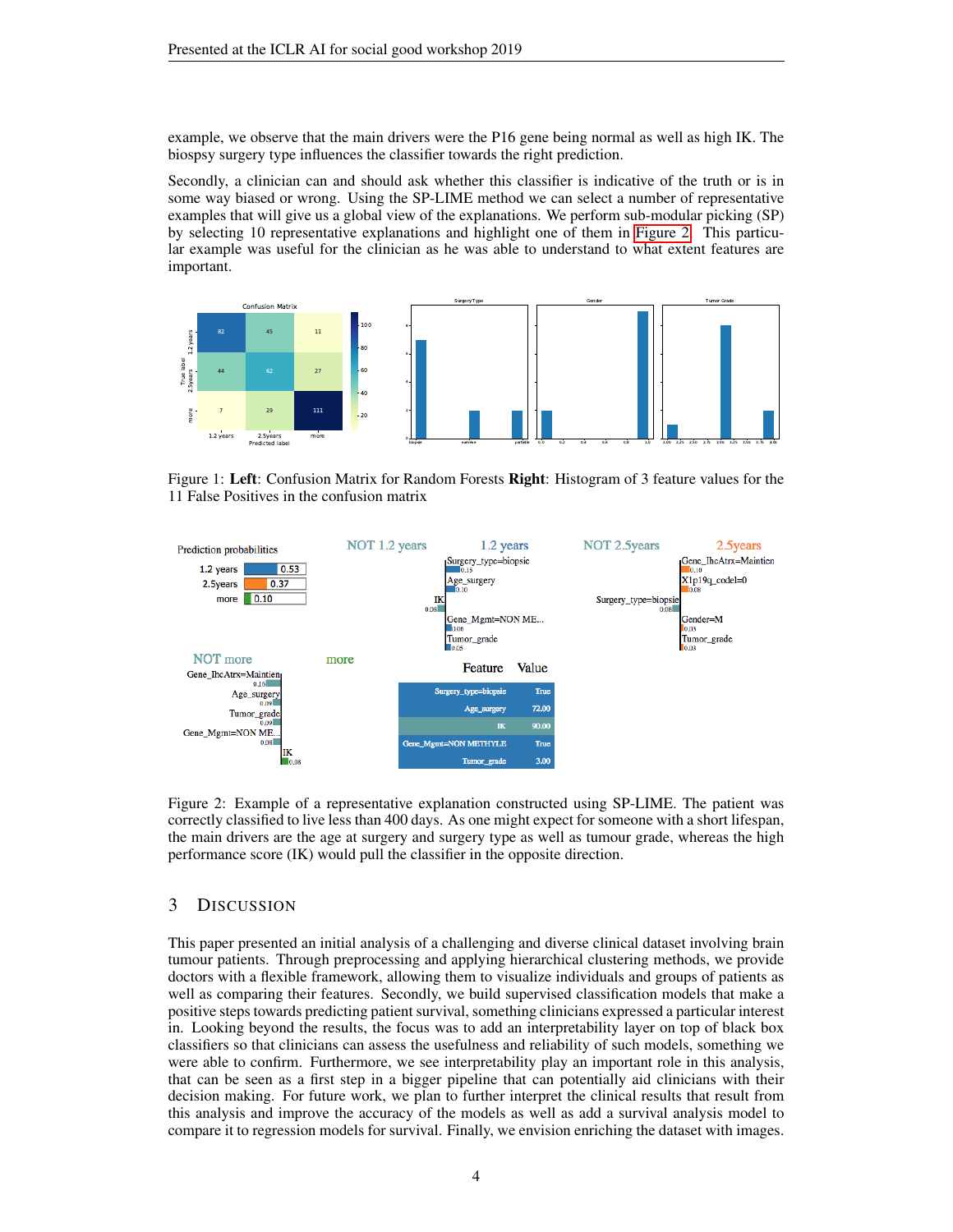### **REFERENCES**

- <span id="page-4-9"></span>Pedro Henriques Abreu, Miriam Seoane Santos, Miguel Henriques Abreu, Bruno Andrade, and Daniel Castro Silva. Predicting breast cancer recurrence using machine learning techniques: a systematic review. *ACM Computing Surveys (CSUR)*, 49(3):52, 2016.
- <span id="page-4-4"></span>Zeynettin Akkus, Alfiia Galimzianova, Assaf Hoogi, Daniel L Rubin, and Bradley J Erickson. Deep learning for brain mri segmentation: state of the art and future directions. *Journal of digital imaging*, 30(4):449–459, 2017.
- <span id="page-4-1"></span>Spyridon Bakas, Mauricio Reyes, Andras Jakab, Stefan Bauer, Markus Rempfler, Alessandro Crimi, Russell Takeshi Shinohara, Christoph Berger, Sung Min Ha, Martin Rozycki, et al. Identifying the best machine learning algorithms for brain tumor segmentation, progression assessment, and overall survival prediction in the brats challenge. *arXiv preprint arXiv:1811.02629*, 2018.
- <span id="page-4-10"></span>Melanie L Bell, Mallorie Fiero, Nicholas J Horton, and Chiu-Hsieh Hsu. Handling missing data in RCTs; a review of the top medical journals. *BMC medical research methodology*, 14:118, nov 2014. ISSN 1471-2288. doi: 10.1186/1471-2288-14-118. URL [http://www.ncbi.nlm.nih.gov/pubmed/25407057http://www.](http://www.ncbi.nlm.nih.gov/pubmed/25407057 http://www.pubmedcentral.nih.gov/articlerender.fcgi?artid=PMC4247714) [pubmedcentral.nih.gov/articlerender.fcgi?artid=PMC4247714](http://www.ncbi.nlm.nih.gov/pubmed/25407057 http://www.pubmedcentral.nih.gov/articlerender.fcgi?artid=PMC4247714).
- <span id="page-4-7"></span>Joseph A Cruz and David S Wishart. Applications of machine learning in cancer prediction and prognosis. *Cancer informatics*, 2:117693510600200030, 2006.
- <span id="page-4-3"></span>O Gallego. Nonsurgical treatment of recurrent glioblastoma. *Current oncology*, 22(4):e273, 2015.
- <span id="page-4-12"></span>John W. Graham. Missing Data Analysis: Making It Work in the Real World. *Annual Review of Psychology*, 60(1):549–576, 2009. ISSN 0066-4308. doi: 10.1146/annurev.psych.58.110405. 085530. URL [http://www.annualreviews.org/doi/10.1146/annurev.psych.](http://www.annualreviews.org/doi/10.1146/annurev.psych.58.110405.085530) [58.110405.085530](http://www.annualreviews.org/doi/10.1146/annurev.psych.58.110405.085530).
- <span id="page-4-0"></span>HA Haenssle, C Fink, R Schneiderbauer, F Toberer, T Buhl, A Blum, A Kalloo, A Hassen, L Thomas, A Enk, et al. Man against machine: diagnostic performance of a deep learning convolutional neural network for dermoscopic melanoma recognition in comparison to 58 dermatologists. *Annals of Oncology*, 2018.
- <span id="page-4-13"></span>Henk AL Kiers. Simple structure in component analysis techniques for mixtures of qualitative and quantitative variables. *Psychometrika*, 56(2):197–212, 1991.
- <span id="page-4-8"></span>Konstantina Kourou, Themis P Exarchos, Konstantinos P Exarchos, Michalis V Karamouzis, and Dimitrios I Fotiadis. Machine learning applications in cancer prognosis and prediction. *Computational and structural biotechnology journal*, 13:8–17, 2015.
- <span id="page-4-5"></span>Jiangwei Lao, Yinsheng Chen, Zhi-Cheng Li, Qihua Li, Ji Zhang, Jing Liu, and Guangtao Zhai. A deep learning-based radiomics model for prediction of survival in glioblastoma multiforme. *Scientific reports*, 7(1):10353, 2017.
- <span id="page-4-11"></span>Roderick J. Little, Ralph D'Agostino, Michael L. Cohen, Kay Dickersin, Scott S. Emerson, John T. Farrar, Constantine Frangakis, Joseph W. Hogan, Geert Molenberghs, Susan A. Murphy, James D. Neaton, Andrea Rotnitzky, Daniel Scharfstein, Weichung J. Shih, Jay P. Siegel, and Hal Stern. The Prevention and Treatment of Missing Data in Clinical Trials. *New England Journal of Medicine*, 367(14):1355–1360, oct 2012. ISSN 0028-4793. doi: 10.1056/NEJMsr1203730. URL [http:](http://www.nejm.org/doi/abs/10.1056/NEJMsr1203730) [//www.nejm.org/doi/abs/10.1056/NEJMsr1203730](http://www.nejm.org/doi/abs/10.1056/NEJMsr1203730).
- <span id="page-4-2"></span>David N Louis, Arie Perry, Guido Reifenberger, Andreas Von Deimling, Dominique Figarella-Branger, Webster K Cavenee, Hiroko Ohgaki, Otmar D Wiestler, Paul Kleihues, and David W Ellison. The 2016 world health organization classification of tumors of the central nervous system: a summary. *Acta neuropathologica*, 131(6):803–820, 2016.
- <span id="page-4-14"></span>C.J. MacLellan, E. Harpstead, V. Aleven, and K.R. Koedinger. Trestle: A model of concept formation in structured domains. *Advances in Cognitive Systems*, 4, 2016.
- <span id="page-4-6"></span>V Panca and Z Rustam. Application of machine learning on brain cancer multiclass classification. In *AIP Conference Proceedings*, volume 1862, pp. 030133. AIP Publishing, 2017.